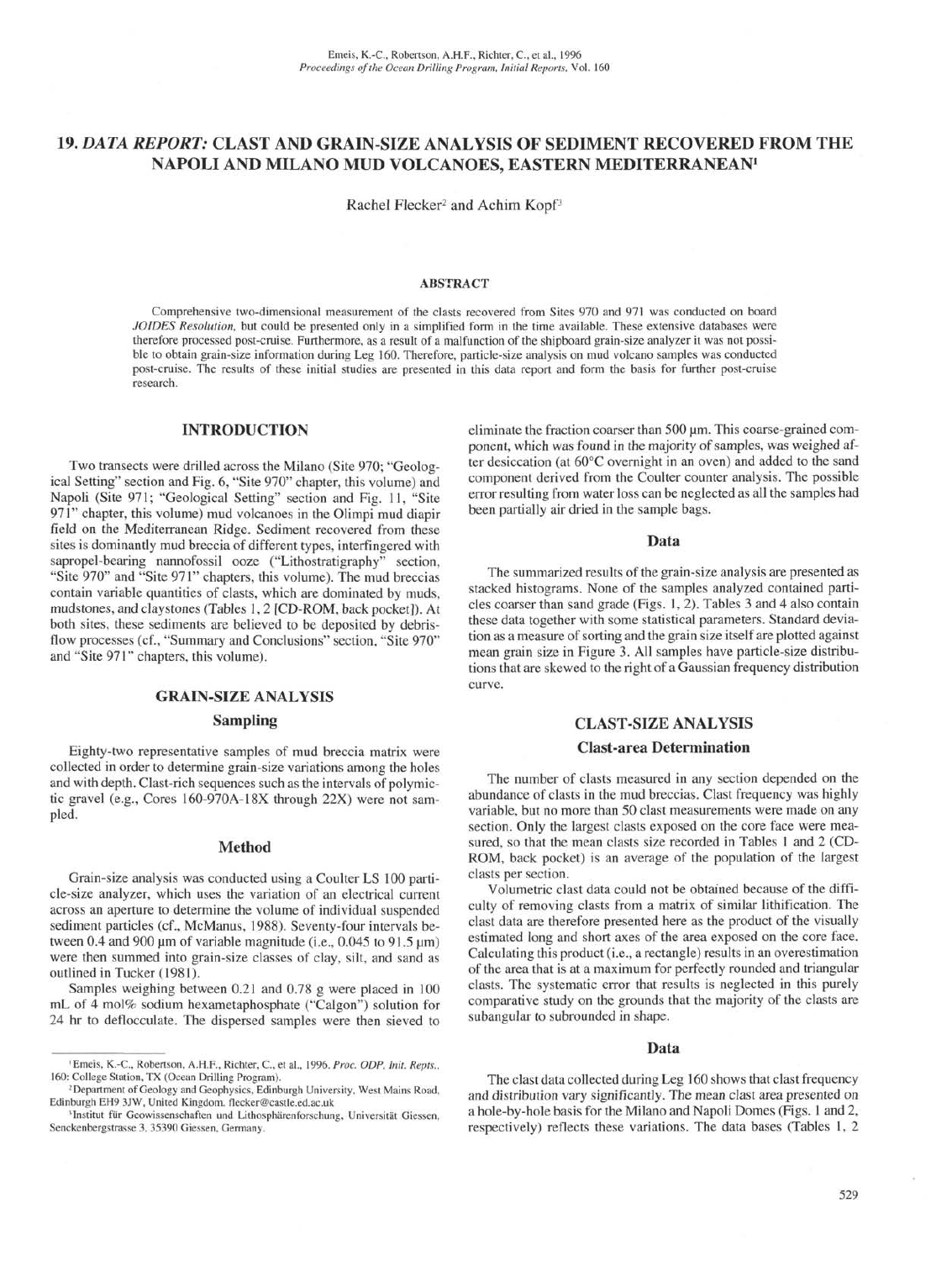

Figure 1. Average clast area per section and grain-size distribution vs. depth of mud volcano deposits from (A) Hole 970A, (B) Hole 970C, and (C) Hole 970D.

[CD-ROM, back pocket]) include information on the area, shape, and composition for each clast measured, with clast:matrix ratio, texture (matrix or clast supported), and average clast area determined per section.

## SUMMARY OF RESULTS

A few comparisons can be made of the grain-size and clast-area data in terms of the different location of holes and sites. These can be summarized as follows:

- 1. The average clast area is considerably larger in the cores col lected at the Milano Dome (Site 970) than at the Napoli mud volcano (Site 971; Figs. 1, 2).
- 2. The percentage of material coarser than 62  $\mu$ m in the matrix (i.e., sand component) is greater in the Milano Dome samples than in the ones from Napoli Dome (e.g., Milano Dome gener ally >20% sand; Tables, 3, 4, Figs. 1, 2).
- 3. The flank and crest holes at the Milano mud volcano (i.e., Holes 970C and 970D) are rich in sand relative to the holes at the base of the slope (Hole 970A; cf., Fig. 1). These data indi cate that the earlier mud breccias consisted of distinctly finer grained material than later ones.
- 4. The crest holes at the Napoli Dome (i.e., Holes 97ID and 971E) contain very little sand and are, in general, significantly



Figure 2. Average clast area per section and grain-size distribution vs. depth of mud volcano deposits from (A) Hole 971A, (B) Hole 971B, (C) Hole 97ID, and (D) Hole 97IE. Patterns as in Figure 1.

finer grained than sediment recovered at sites located in (Hole 971B) and beyond (Hole 971A) the moatlike feature at the base of the volcano structure.

- 5. The trend of the standard deviation data plotted against mean grain size suggests that sorting is related to grain size such that, in general, the coarser the grain size the poorer the sorting (Fig. 3).
- 6. Standard deviation for all samples ranges from 0.81 to 3.29 and indicates moderate to very poor sorting (Folk, 1974; cf., Tables 1, 2 [CD-ROM, back pocket]).
- 7. Bearing in mind the considerable errors associated with the comparison of two- and three-dimensional data, the occurrence and abundance of sand in several of the holes show a correspondence with the variation of mean clast size in plots against depth (e.g., Holes 970C and 971D; Figs. 1B and 2C, respectively). Interpretation of this relationship is not possible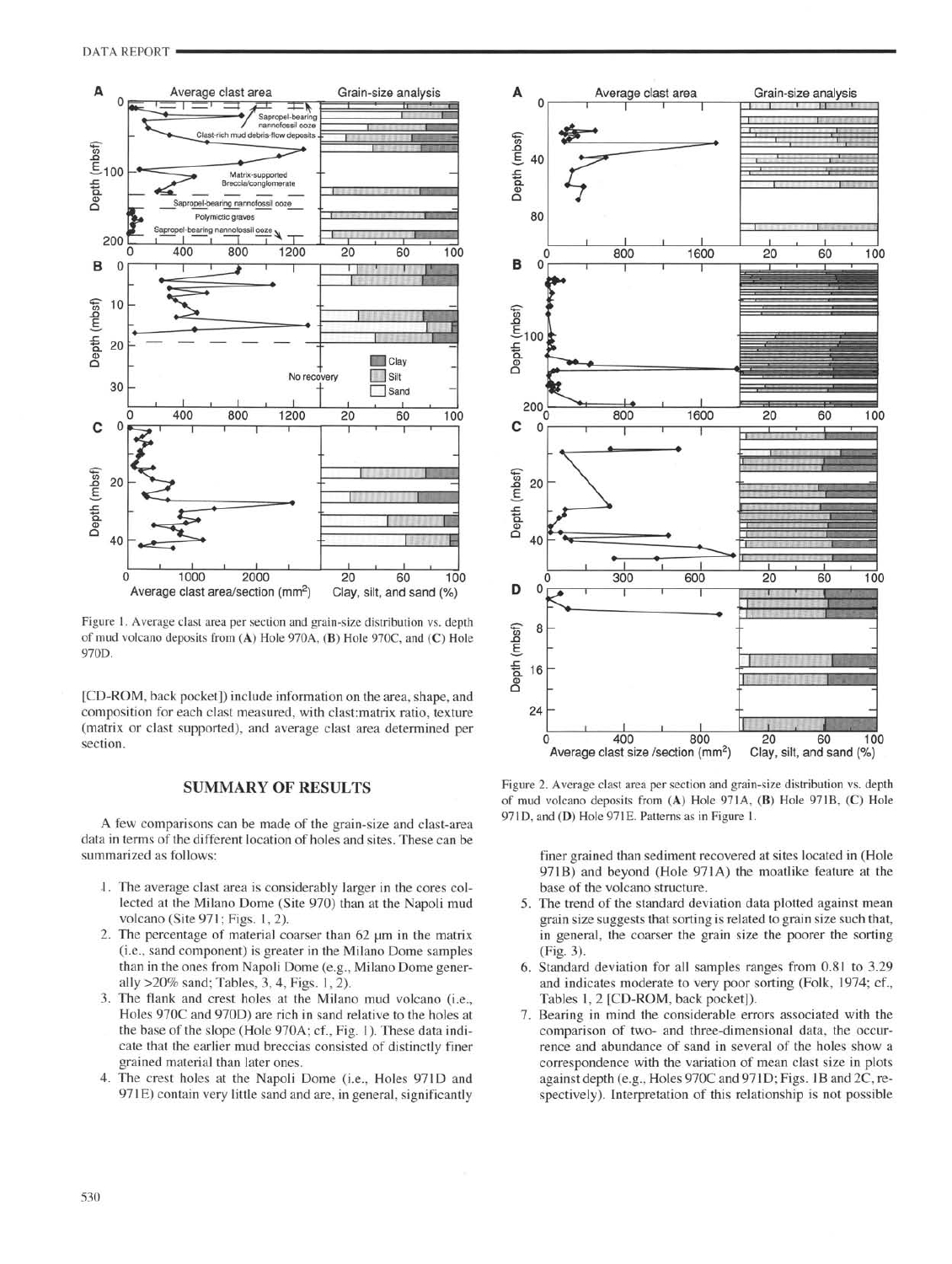without further information (e.g., source of clast and matrix material, energy regime and dynamics of deposition, age, di agenesis of sediment).

## ACKNOWLEDGMENTS

We would like to thank Angelo Camerlenghi and Mitch Malone for their helpful reviews and detailed suggestions. Impartial encour agement was exuded by Alastair Robertson. Anne Mennim is ac knowledged for supporting the particle-size analyses. Astrid Kopf and Mejse Dairies provided generous support to the authors whilst

writing the manuscript. Post-cruise financial support was provided by NERC and DFG.

### REFERENCES

Folk, R.L., 1974. *Petrology of Sedimentary Rocks:* Austin, TX (Hemphill). McManus, J., 1988. Grain size determination and interpretation. *In* Tucker,

M. (Ed.), *Techniques in Sedimentology:* Oxford (Blackwell), 63-85. Tucker, M.E., 1981. *An Introduction to Sedimentary Petrology:* Oxford (Blackwell).

#### Ms **160IR-117**

#### **Table 3. Results of grain-size analyses from Site 970, Milano Dome.**

| Core, section,<br>interval (cm) | Depth<br>(mbsf) | Clay<br>(% | Silt<br>(%) | Sand<br>(%) | Standard<br>deviation | Kurtosis    | Mean   | <b>Skewness</b> |
|---------------------------------|-----------------|------------|-------------|-------------|-----------------------|-------------|--------|-----------------|
| 160-970A-                       |                 |            |             |             |                       |             |        |                 |
| IH-4, 65-67                     | 5.15            | 6.42       | 30.50       | 63.63       | 0.90                  | Platykurtic | 125.70 | 0.79            |
| $4X-1.44-46$                    | 18.64           | 11.87      | 29.17       | 58.96       | 1.27                  | Leptokurtic | 15.46  | 4.03            |
| $6X-1.14-17$                    | 37.54           | 23.39      | 41.99       | 34.62       | 1.67                  | Leptokurtic | 19.52  | 3.22            |
| $7X-1.19-22$                    | 47.29           | 33.71      | 48.11       | 18.18       | 0.99                  | Leptokurtic | 8.62   | 1.50            |
| $9X-1.62-65$                    | 66.92           | 26.49      | 35.50       | 38.01       | 1.75                  | Leptokurtic | 41.19  | 2.47            |
| 11X-CC, 9-10                    | 85.79           | 36.78      | 54.26       | 8.96        | 1.23                  | Leptokurtic | 11.71  | 2.17            |
| 15X-1, 110-112                  | 125.50          | 27.51      | 63.53       | 8.96        | 0.97                  | Leptokurtic | 12.92  | 1.41            |
| 18X-2, 92-94                    | 155.42          | 24.06      | 68.36       | 7.58        | 0.89                  | Leptokurtic | 10.81  | 1.89            |
| 18X-3, 29-31                    | 156.29          | 35.03      | 61.89       | 3.08        | 0.88                  | Leptokurtic | 8.73   | 1.32            |
| 18X-3, 68-70                    | 156.68          | 27.60      | 61.97       | 10.43       | 1.56                  | Leptokurtic | 24.08  | 2.95            |
| 22X-1, 147-149                  | 193.17          | 30.89      | 60.84       | 8.27        | 1.41                  | Leptokurtic | 16.07  | 2.56            |
| 160-970C-                       |                 |            |             |             |                       |             |        |                 |
| IH-1, 83-84                     | 0.83            | 23.58      | 50.01       | 26.42       | 2.11                  | Leptokurtic | 74.86  | 2.82            |
| $1H-2, 1-3$                     | 1.51            | 25.45      | 51.93       | 22.62       | 2.40                  | Leptokurtic | 50.39  | 3.95            |
| 3H-3, 140-142                   | 12.60           | 24.74      | 47.58       | 27.68       | 1.42                  | Leptokurtic | 14.69  | 3.14            |
| $3H-5, 1-3$                     | 14.21           | 26.44      | 51.76       | 21.80       | 2.12                  | Leptokurtic | 41.66  | 3.44            |
| $3H-5, 73-75$                   | 14.93           | 4.49       | 18.33       | 77.18       | 1.34                  | Leptokurtic | 16.37  | 3.88            |
| $4X-1, 9-12$                    | 16.59           | 18.32      | 41.40       | 40.28       | 1.45                  | Leptokurtic | 91.15  | 1.99            |
| 160-970D-                       |                 |            |             |             |                       |             |        |                 |
| 3H-1, 47-54                     | 14.77           | 23.81      | 47.27       | 28.92       | 2.17                  | Leptokurtic | 52.49  | 3.48            |
| 3H-6, 42-49                     | 22.22           | 29.18      | 49.83       | 20.99       | 2.52                  | Leptokurtic | 62.34  | 3.30            |
| 4H-5, 52-54                     | 29.93           | 10.34      | 41.51       | 48.15       | 0.81                  | Platykurtic | 16.76  | 0.84            |
| 5H-2, 61-64                     | 35.34           | 6.13       | 32.18       | 61.69       | 1.01                  | Platykurtic | 191.50 | 0.90            |

Note: Statistical parameters (standard deviation, kurtosis, skewness) defined in McManus (1988).